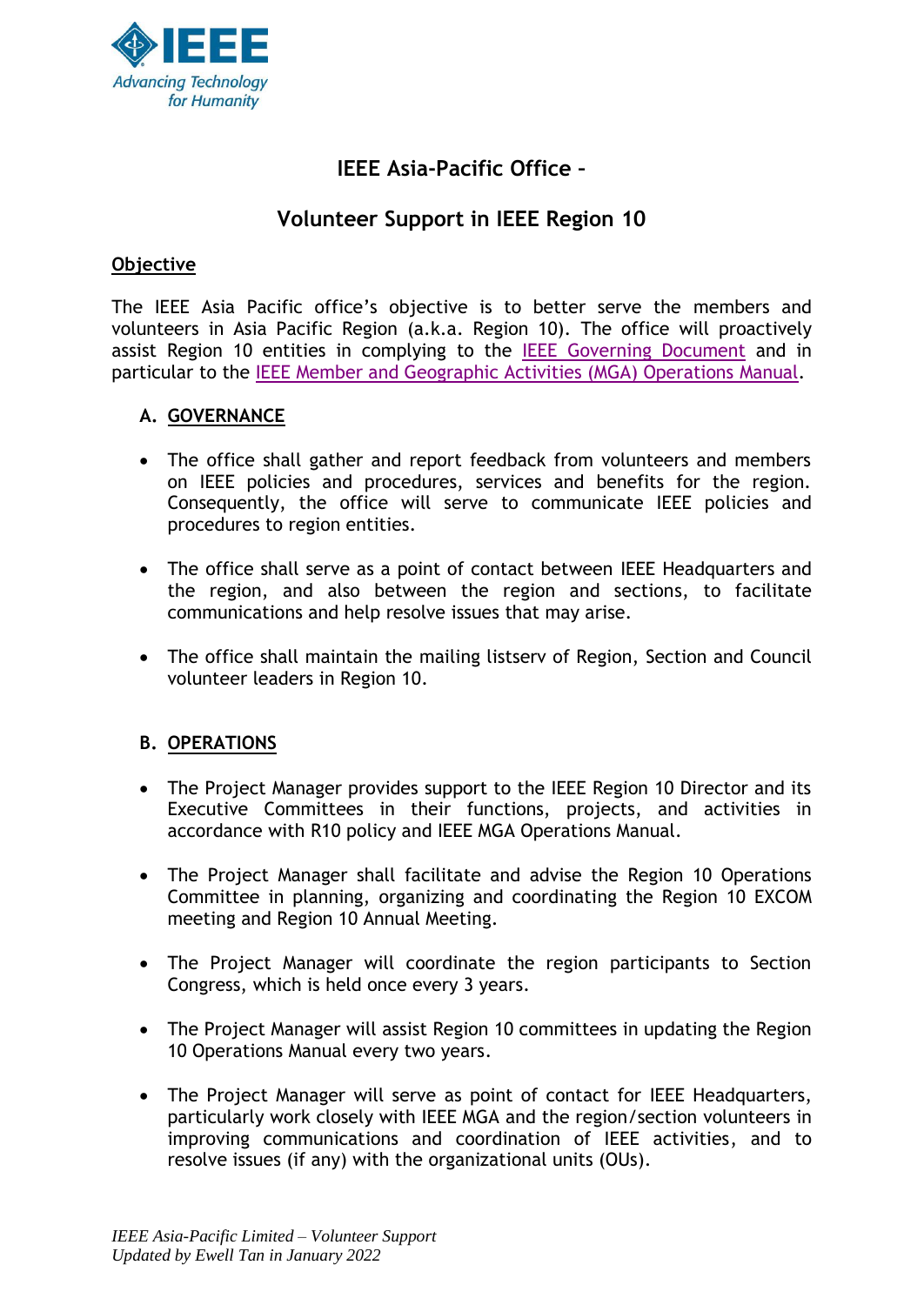

- The Project Manager shall provide guidance and training support on IEEE volunteer tools, such as IEEE OU Analytics, vTools, and Section Management to the volunteer leaders, as and when required.
- The office is responsible in supplying the Membership Development Kits to the geographical units in Asia Pacific for their local IEEE conferences, workshops, meetings and events.

#### **C. SUPPORT TO R10 COMMITTEES**

- The Project Manager shall assist the Region 10 Director, Region 10 Nomination and Advisory Committee in special projects, as and when required.
- Operations Committees

Support the Operations Committees, in which consist of Director, Director-Elect, Past Director, Secretary, Treasurer, Vice-Chair of Membership Activities, Vice-Chair of Technical Activities and Vice-Chair of Professional Activities in their daily operations and special projects, including processing eNotice broadcast, petitions etc.

• Membership Activities: -

Assist Committees under the leadership of Vice-Chair of Membership Activities in promoting professional and student membership growth in Region 10 and support the committees in implementing the membership programs/projects, i.e., Recruitment, Retention and Outreach.

• Technical Activities: -

Assist Committees under the leadership of Vice-Chair of Technical Activities in planning, organizing and coordination of the TENCON, TENSYMP, R10-HTC, R10 SYWL congress and Technical Seminars. Within given resources, work with Sections and Societies to promote the IEEE, society memberships and technical activities in the region.

• Professional Activities: -

Assist Committees under the leadership of Vice-Chair of Professional Activities in supporting their projects to promote awareness of professional activities in Region 10.

- Other Committees: -
- ➢ Assist Region 10 Awards & Recognition Committee in planning and coordinating R10 awards nomination, evaluation process and awards presentation.
- ➢ Assist Region 10 Strategic Planning Committee & Region 10 History Committee in their special projects and activities.